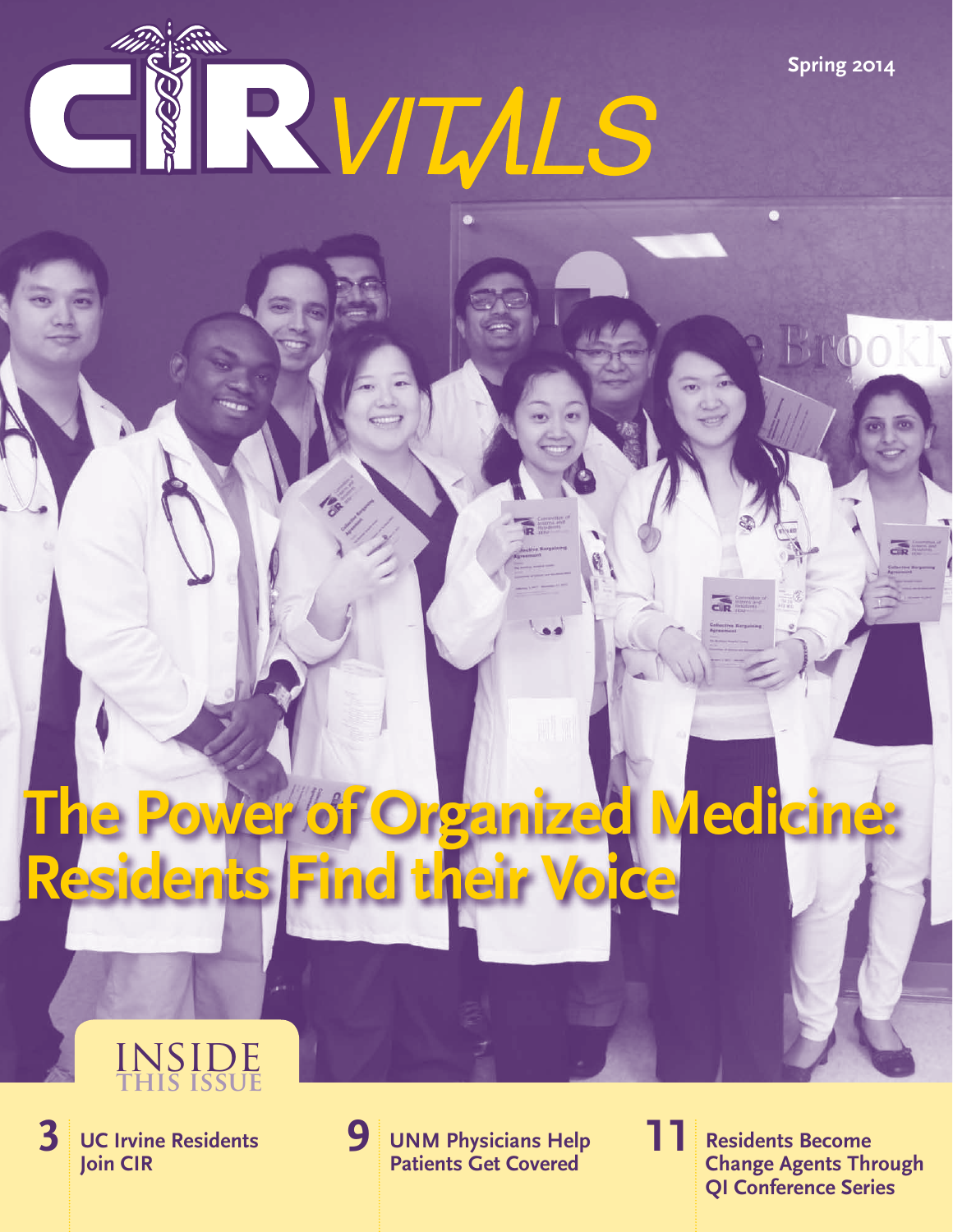### **President's** REPORT SEPIDEH SEDGH, DO

## **This is Our Moment**

The only thing that's constant in healthcare right now is change. Hospital systems are merging or restructuring, residency programs are downsizing or closing, and our career possibilities post-residency are looking much different than they did just a few years ago.

In New York City, we are seeing a major seismic shift as a giant hospital system takes over a smaller system to become one of the largest teaching hospitals in the country. Mergers mean services are consolidated or downsized, staff are laid off, and in some cases our patients are at a disadvantage because they're losing their hospital.

CIR is also changing – we're growing! Within the past few months, 800 residents have joined our ranks in three newly organized chapters, and there are additional organizing efforts underway that will bring hundreds more new voices into our union.

Residents at UC Irvine wanted the clout and expertise of a national union as they went through the legal process of gaining recognition. After two years of meetings, hearings, and lobbying elected officials, they became an official CIR bargaining unit in February. This is a huge milestone for the nearly 600 housestaff who will be represented and for their colleagues in other academic medical centers, who face many of the same challenges.

At the same time, residents at Dignity Health's California Hospital in Los Angeles have begun to bargain their first CIR contract after a unanimous vote in favor of joining CIR in late December.

And most recently, 142 Elmhurst Hospital residents in Queens, New York won a decisive victory, despite arguments by their employer, Mount Sinai Medical School, that residents are "more akin to graduate students" than to employees.

The challenges of growing our union in the midst of mergers, cutbacks and



restructuring of healthcare systems are daunting. But the good news is, we have a solid foundation to address the underlying causes of the crisis.

Much of the hospital consolidation we're seeing is driven by the rising costs of healthcare. CIR is tackling the cost curve, often in collaboration with hospital management. We're helping residents become more engaged in Quality Improvement and driving initiatives to decrease costs of care while improving patient outcomes and overall patient – and provider – satisfaction.

On another front, CIR members are addressing the root causes of illness with the Healthy Bronx Initiative's Family Health Challenge, which brings doctors into schools to teach children about nutrition, fitness and barriers to good health. A poster of that project was just presented at the ACGME's annual education conference and is a national model for resident involvement in the fight against health disparities.

I'm very proud to have been part of CIR these past six years as we've shaped the union's agenda and forged a vision of how we can transform our hospitals and our healthcare system. I'd like to thank everyone for a great year and for being true pioneers. We've developed robust QI programs, forums for Women in Medicine discussions, and a legislative agenda that focuses on our members' and our patients' needs.

I look forward to the year ahead and hope the articles in this issue of Vitals about residents finding their voice in the midst of these challenges will inspire you to take up the charge and become more involved in the coming year too.



#### **Committee of Interns and Residents of SEIUHealthcare**

National Headquarters 520 Eighth Avenue, Suite 1200 New York, NY 10018

(212) 356-8100; (800) CIR-8877

info@cirseiu.org; http://www.cirseiu.org

#### **Executive Committee 2013-2014**

Sepideh Sedgh, DO, *President* Flavio Casoy, MD, *Executive Vice President* Jeffrey Kile, MBSS, PhD, MPH, *Secretary-Treasurer*

#### **Regional Vice Presidents**

**Southern California** Joanne Suh, MD

**Northern California** Daniel Shepherd, MD

**Florida** Matt Carlile, MD

**Massachusetts** Clinton Pong, MD

**New Jersey/DC** Darnell Brown, MD Ahmad Yousaf, MD

**New Mexico** Melissa Welker, MD

**New York** Anjoli Anand, MD David Eshak, MD Rick Gustave, MD Samrina Kahlon, MD Say Salomon, MD Hemant Sindhu, MD

**Executive Director** Eric Scherzer

**Editors** Heather Appel Erin Malone

**Contributing Writers** Sunyata Altenor Sandy Shea Rachel Van Raan-Welch

To submit letters or articles, email vitals@cirseiu.org

Cover image: Brooklyn Hospital residents celebrate the settlement of their new contract.



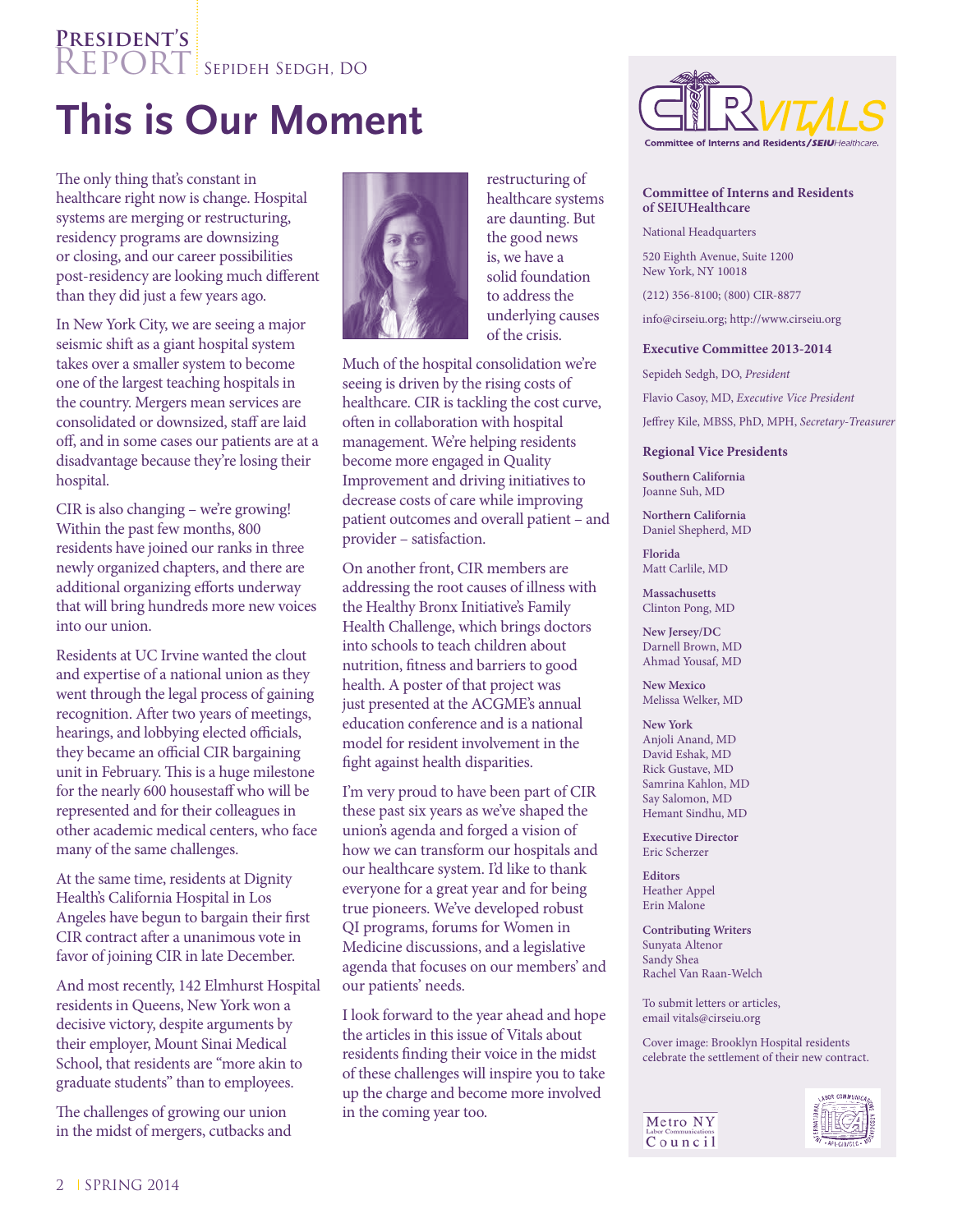# **CIR Welcomes 800 New Members**

### UC Irvine Residents Gear Up to Bargain First CIR Contract

CIR membership in Southern California has grown by nearly 30 percent in the space of a few months, and momentum is building for even more California housestaff to add their voices.

Resident physicians at the University of California at Irvine Medical Center became the first in the University of California system to join CIR and are poised to negotiate a first union contract this summer for the 594-person bargaining unit.

"Having our resident union officially recognized by the University of California is awesome!" said Dr. Tracy Burns, a pediatric-anesthesiology resident. "It's been a long time coming. My colleagues and I look forward to working with hospital administrators to construct an equitable contract that acknowledges resident physician contributions and reflects the mission of this institution to discover, teach, and heal."

UCIMC housestaff originally filed a petition for recognition as PAPSA, the Patient and Physician Safety Association, in 2011

### It's Official: Elmhurst Hospital Residents Vote to Join CIR

Elmhurst Hospital became CIR's newest chapter in late March, after a favorable decision from the National Labor Relations Board and a majority vote to make CIR the official bargaining agent for the 140 housestaff.

While Elmhurst is part of HHC, New York City's public hospital system, its residents are on the payroll of Mount Sinai's Icahn School of Medicine. The resident physicians at the hospital filed for union recognition in September, in hopes of a greater voice to determine their salaries, working conditions, and the delivery of patient care.

"I'm very glad about the result, and I'm glad the waiting is over and we can finally move forward to come up with a contract that both sides can agree on and that hopefully will make our situation and the patients' situation better," said Dr. Fabian Engelbertz, a second year Pediatrics resident.

Mount Sinai argued in hearings before the National Labor Relations Board that resident physicians are students, not employees, and therefore not eligible for union representation. The regional NLRB decided in favor of the residents, reaffirming a 1999 ruling in the Boston Medical Center (BMC) case stating that resident physicians are employees.

"Now it's time for next step, which is the contract negotiations," said Dr. Yasmin Sanchez, a Pediatrics resident. "We hope to continue to have a strong relationship with our program directors and Mount Sinai administrators. We are optimistic for the future and ready to sit down and talk."

and then voted to affiliate with CIR in 2013. California's Public Employee Relations Board (PERB) heard arguments from both the union and the hospital administration and ultimately ruled that interns, residents and fellows are in fact employees and legally entitled to form a union.

"At this pivotal time of transformational change in health care, it is more important than ever that those at the front line of health care delivery be a collaborative partner in making decisions that impact the care of the Orange County community," said Dr. David Safani, a psychiatry fellow UCIMC.

"The collective voice of UC Irvine resident physicians will be heard as we join in the process of improving the quality of medical services provided in Orange County."

### Dignity Health Residents in Los Angeles Vote to Join CIR

The housestaff at the USC-affilated California Hospital in Los Angeles are on their way towards a first contract that they hope will eventually set state-wide standards. The hospital is part of Dignity Health, which operates a chain of 30 hospitals statewide.

Seeking a way to improve their education and training, strengthen patient care, and enhance the hospital, the 25 family medicine residents at California Hospital reached out to CIR in late 2013 about organizing a new CIR chapter. They moved swiftly to gather the signatures of 100 percent of their colleagues on a petition for unionization and in December they voted unanimously to join CIR.

"Being part of CIR is the first step in uniting our voice to improve our work conditions, our place at CHMC and patient care," said Dr. Michael Downing after the vote. "Now we are CIR and have 13,000 residents from across the country standing with us."



Family Medicine Residents at California Hospital voted unanimously in favor of joining CIR.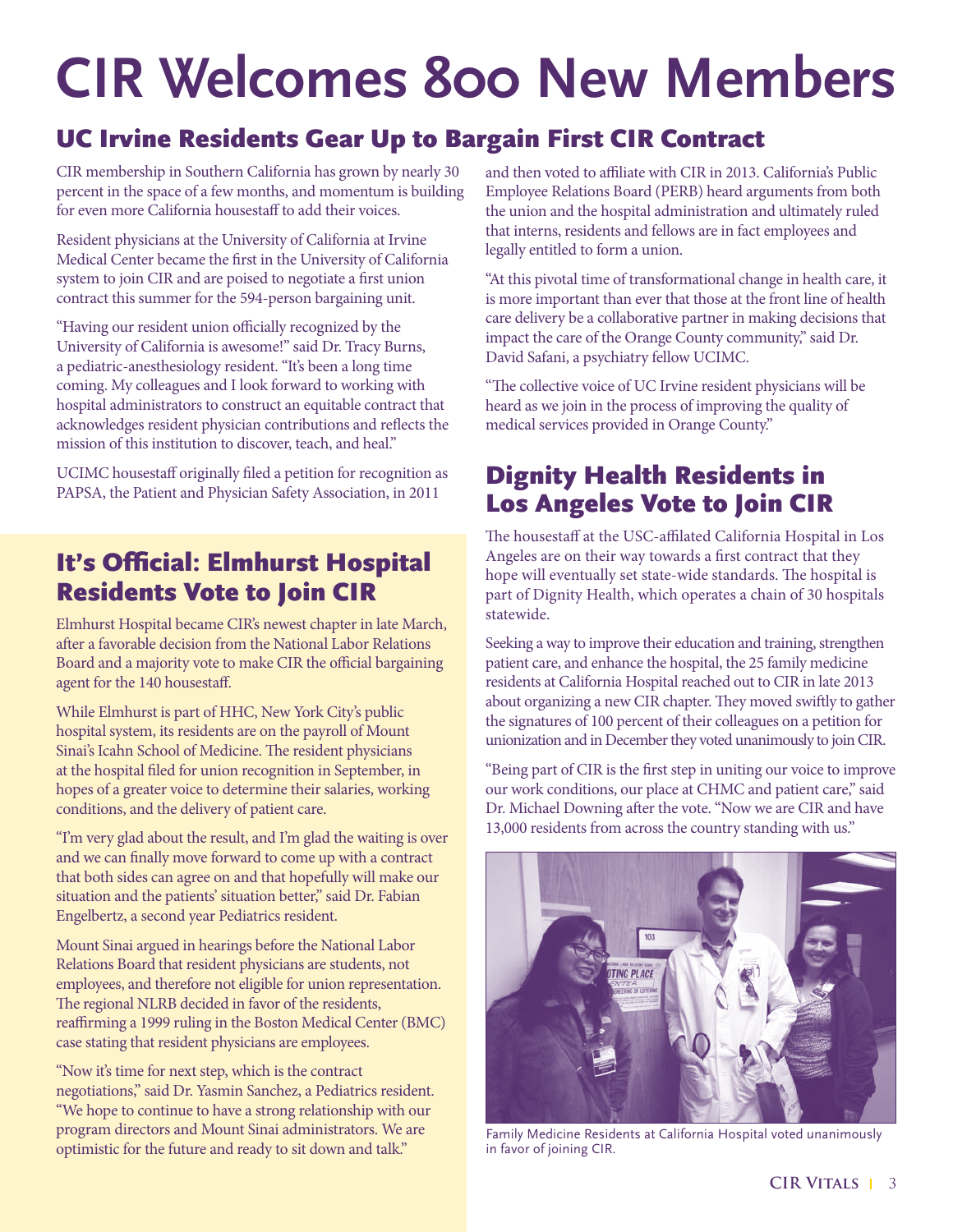### a r o u n d THE UNION



## **New Contracts Deliver Better Salaries, Empower Residents to Improve Care**

Mergers, hospital closures, and the ailing fiscal health of hospitals across the country have made the future of medicine uncertain for many residents. As physicians try to navigate new systems, residents across CIR have made significant improvements at their hospitals by negotiating strong contracts and demanding that patients have access to quality healthcare.

### Bergen Regional Medical **Center**

In New Jersey, Bergen Regional housestaff negotiated and won 2 percent increases each year for the next four years (2014-2017). Chief residents gained an increase in their educational allowance and an increase in the conference reimbursement to \$950.

### Boston Medical Center

BMC's strong, engaged and representative committee showed in the turnout at their final negotiating session, with 15 departments represented. Boston residents negotiated for the hospital to cover licensing fees and provide support in the event of a program closure. The contract provides increases in salary, meal benefits and their professional education allowance.

### Brooklyn Hospital

Brooklyn residents negotiated for salary increases each year and maintained their coverage by the CIR benefits plan. In addition the committee negotiated a new medical education benefit: a \$200 per year reimbursement covering books, board exams, medical licensure fees, dues to medical societies, subscriptions or journal fees and/or electronic medical devices.

### Brookdale University Hospital

On December 16, 2013, the CIR bargaining committee and Brookdale reached an agreement on a groundbreaking new contract. Leaders prioritized quality improvement as a way to collaborate with administration and improve the lives of patients in the community.

"CIR approached Brookdale to propose a patient safety curriculum and adverse event reporting project," explained Dr. Hemant Sindhu, CIR Regional Vice President and a Hematology-Oncology fellow. "This initiative will engage residents and fellows in working to improve patient care while also enhancing the quality of education at the hospital."

### Institute for Family Health

This winter, CIR welcomed 24 new members from The Institute for Family Health's Harlem residency program. After organizing the housestaff in IFH's inaugural class of residents beginning in the winter of 2012, residents successfully bargained their first contract.

"Being a member of the CIR bargaining committee has granted me a vantage point into the realm of union negotiations that could have been easily overlooked simply due to the vigorous responsiblities of residency. With a new contract, I look forward to establishing a rapport among CIR, the Institute of Family Health and of course the residents," said Dr. Krishna Baumet, PGY 2, Family Medicine.

### Jersey City Medical Center

At Jersey City Medical Center, CIR members led an active negotiation to secure a new contract with major improvements.

Residents won salary increases of 3 percent for interns as well as increases in the Chief Resident allowance, which went up from \$2,350 to \$8,000, along with bonuses for all other housestaff. The CIR bargaining team also won an increase in meal money and in the Education, Equipment and Travel allowance to \$1,500, which was expanded to include medical equipment. In addition to these major economic gains, the administration agreed to additional protected educational time and improvements in call rooms.

### Jamaica & Flushing Hospital

Quality improvement was a priority at Jamaica and Flushing Hospitals as leaders won \$55,000 for the continuation of the physician-patient communication project called the i-Listen initiative, where at least one faculty champion and one resident champion from each department will come together to create a series of didactics focusing on effective physician-patient communication through skills such as active listening, empathy and mindfulness.

#### Kingsbrook Jewish Medical Center

The new agreement at Kingsbrook includes salary increases each year and calls for the formation of a Resident Quality Council to organize Quality Improvement projects with the opportunity for incentive bonuses (up to 1 percent bonus per year) upon completion of successful projects.

### LAC+USC and Harbor-UCLA

Covering over a thousand residents, LAC+USC and Harbor-UCLA Medical Center residents' most recent contract will make an a huge impact in their day-today work. Not only did residents win 2 percent wage increases for the next three years, they also negotiated a professional education allowance of \$800-\$850 per resident, orientation pay for incoming interns, and they increased the Harbor-UCLA patient care fund to \$990,000.

### NY Methodist Hospital

Residents at Methodist add to the list of wins this year with a contract that promises wage increases, \$50,000 per year to support the development of a house staff safety

*continued on next page*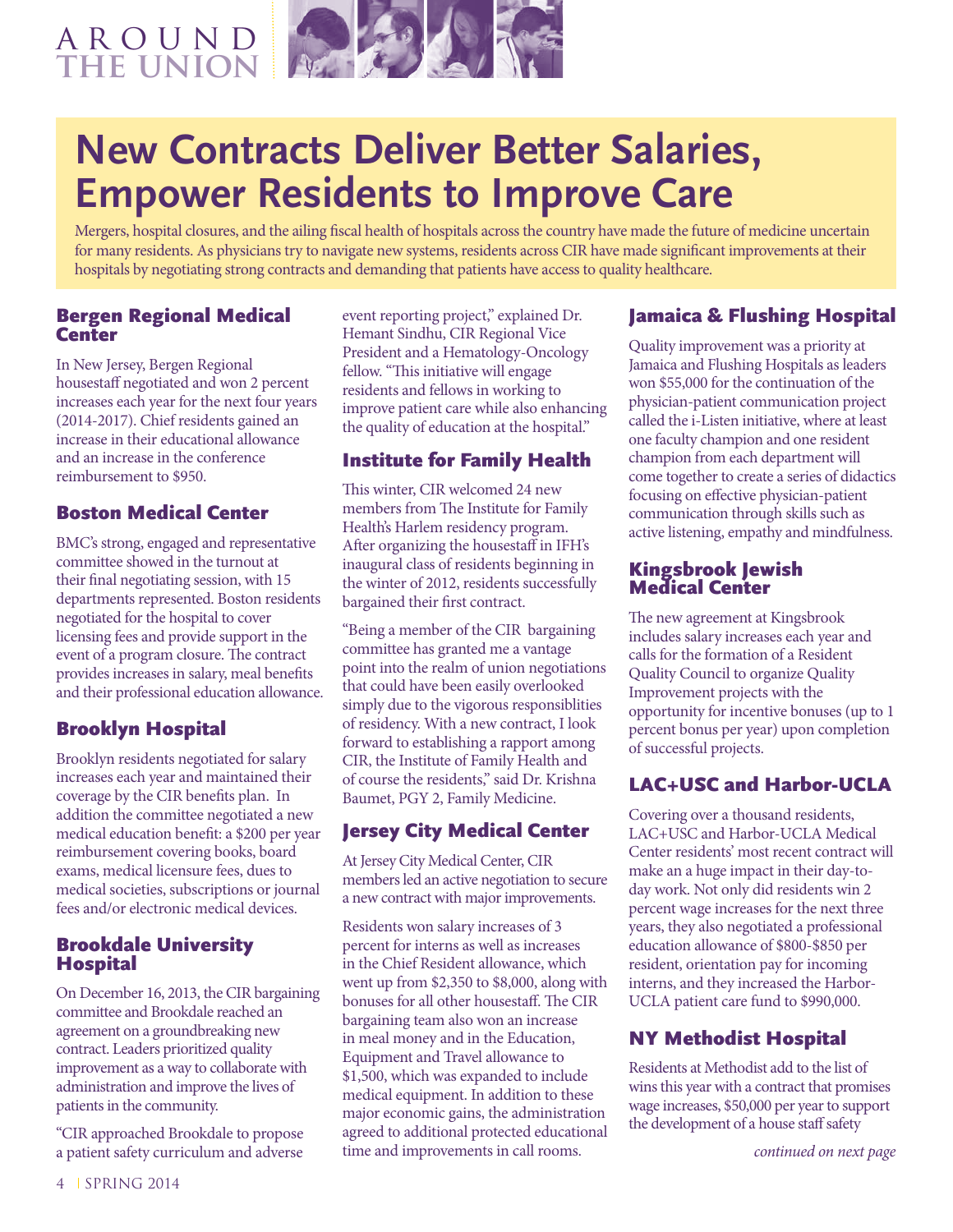### a r o u n d **the union**



council, and \$75,000 per year into the Patient Care Fund. The new contract also continues the QI/IT fellowship established in the CIR contract three years ago.

### St. Luke's-Roosevelt

Negotiations took place in the midst of a merger, with Mount Sinai acquiring Beth Israel, St. Luke's-Roosevelt and New York Eye and Ear. The merger has created an air of uncertainty among housestaff.

"Residents were very concerned about how this would affect our day-to-day life and, yes, our salaries and benefits," said Dr. Craig Forleiter, General Surgery, PGY3. "It was very reassuring that the St. Luke's and Roosevelt administration met with us amicably and bargained with us fairly. We're very proud of the contract that we came away with."

Residents said the strong CIR leadership at the hospital and the large turnout by housestaff at bargaining sessions led to an agreement they could feel proud of. The collective bargaining agreement guarantees salary increases, secures health benefits, doubles their educational allowance and lays the groundwork for QI collaboration.

### **NYC Conference Promotes Just Culture and Patient Safety**

Battling a snowstorm on February 3rd, residents, nurses, faculty and administrators of New York's Health and Hospitals Corporation gathered for a one-day conference to plan how to implement a system-wide approach to educating healthcare professionals in patient safety and promoting just culture.

The goals of the conference were threefold: 1) Understand what it means to be truly "patient-centered". 2) Improve patient safety outcomes by understanding the root causes of errors. 3) Improve communication and teamwork amongst the interdisciplinary teams.

Three CIR regional vice presidents presented at the conference. Dr. David Eshak of Jacobi Medical Center began the conference with opening remarks. Dr. Samrina Kahlon of Metropolitan Hospital Center presented alongside HHC's Vice President of Patient Safety and Registered Nurse Mei Kong to reveal the results of a resident-led survey project to assess the level of resident understanding of patient safety literature and best practices across the HHC system. Dr. Say Salomon of Woodhull Medical Center gave a presentation on just culture and patient safety barriers to reporting.

Keynote speaker Dr. James Pelegano led attendees through a discussion and series of exercises on root cause analysis. Multi-disciplinary teams of residents, attendings, nurses and administrators workshopped scenarios to identify root causes of patient safety problems. The teams plan to take the concepts they worked through back to their respective facilities and implement root cause analyses on their services.

## **Jackson residents roll out groundbreaking QI projects**

The CIR Jackson Housestaff Involvement Fund came into existence as part of the new contract negotiated by CIR leaders in 2013. The Fund incorporates the previous \$25,000 Patient Care Fund into a much larger \$125,000 annual fund for Jackson housestaff who want to make a difference – for their patients, the Miami community and resident education.

Jackson housestaff leaders have identified three uses for the Fund. Residents can apply for funding to attend patient safety and QI conferences – and bring what they learn back to their colleagues. They can apply for funding to bring safety and QI speakers to their departments for grand rounds presentations. And Jackson residents can apply for funding to do their own QI projects. The first round of projects was approved by CIR leaders in the fall of 2013 and a second round of applicants is underway now. Some of the projects approved so far include:

Diabetic Retinopathy Pipeline: Residents have found it difficult to get patients with advanced diabetic retinopathy primary care appointments. This project will establish a pipeline to identify high-risk patients for expedited clinic appointments with a primary care provider.

Let's Talk-An nou parler-Hablamos: There is only one part-time Creole interpreter on the Pediatric Mobile Clinic and residents have recognized how language access impacts care. This project allows access to free interpretation software. Using iPads, the program will help doctors get a medical history of their patients when language is a barrier.

Post-Discharge Courtesy Calls: This project provides courtesy calls to patients two weeks after discharge to help lower readmissions. Residents believe it will help patient satisfaction scores and a trial will begin with the rehab floors.

**Tele-Stroke Project:** This project addresses a problem that arises at night when no stroke fellows or attendings are present at the hospital and a stroke alert goes off. Residents want access to software that connects the housestaff on-call at night with the stroke fellow or attending via a secure chat room with a camera; this way specialists can give immediate advice without having to wait a critical 30-45 minutes for stroke specialists before arriving to start the procedure.

*For a complete list of funded projects, visit www.cirseiu.org/ JacksonHousestaffFund*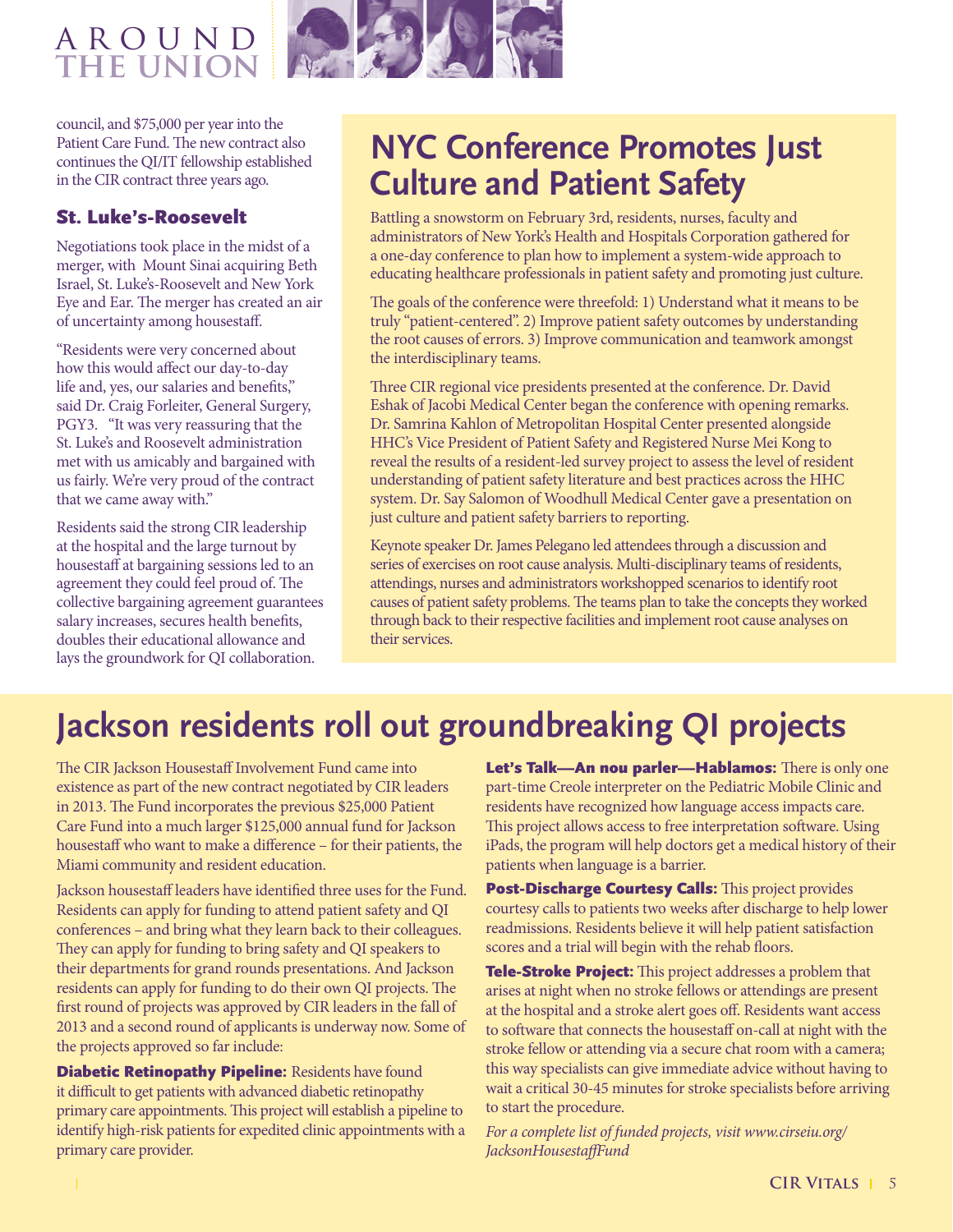## **Hospital Mergers Reinforce the Need for a Strong Resident Voice**

The 2013-2014 residency year has brought about a number of changes for CIR members as hospitals have merged and formed larger medical systems. In this issue of Vitals, we zero in on one hospital merger, between Mount Sinai Health System and Continuum Health Partners that embodies some of CIR's greatest victories and greatest challenges—strong chapters of empowered residents with a real voice in their hospitals and residents trying to form new chapters and being met with resistance from their employers every step of the way.

The absorption of smaller hospitals into larger healthcare systems is nothing new but the rate at which it's occurring has increased rapidly in recent years. According to the healthcare research firm Irving Levin Associates, 2009 saw 50 hospital mergers and acquisitions but in 2012, that number jumped to 105, and experts say this could be just the beginning of more consolidation and

upheaval. 2013 was a big year for CIR members in this regard, as Continuum Health Partners, a New York City-based hospital network including Beth Israel and St. Luke's-Roosevelt, merged with Mount Sinai Medical Center to form the Mount Sinai Health System – a mega teaching institution with four hospitals and approximately 2200 residents on its payroll.

Residents at St Luke's-Roosevelt have had a CIR chapter since 2001, residents at the Institute for Family Health just won their first CIR contract and Elmhurst residents are ready to start negotiating.

Merging hospital systems always argue that the move improves hospital efficiency and capacity to care for more patients. However, studies in recent years have shown that hospital mergers frequently lead to increased health care costs as larger hospitals are able to strengthen their negotiating power with insurance companies and raise their prices. There

is also concern from the Federal Trade Commission about the legality of large scale hospital system mergers when it comes to the potential for monopolies within a community.

What is known for sure is that merger means change. The new Mount Sinai Health System has already closed down the child and adolescent psychiatry inpatient unit at Mount Sinai Hospital and an inpatient medicine floor at Beth Israel Hospital. The new system has also begun to change graduate medical education, bringing all hospitals into the the Icahn School of Medicine affiliation, altering program oversight and rotation schedules.

Residents have a stake both in how patient care is provided and in the structure and oversight of their own training, but have not been given an opportunity to participate in any of the decision making. This disregard for the needs and expertise of residents has highlighted the ongoing lack of resident voice in the Mount Sinai Health System and inspired housestaff across all hospitals to organize to join CIR, One major challenge is the hospital's claim that residents are students, not employees, and therefore do not have a right to unionize.

## **Residents Are the Same as Med Students? No Way!**

Despite repeated state and federal labor board decisions over the past two decades that have declared residents to be employees with the right to organize, some hospitals continue to insist that



residents are students and should be denied that voice. Case in point: Beth Israel Medical Center and Elmhurst Hospital Center, both a part of the newly merged Mount Sinai Health System. During extensive labor board hearings in 2013 and 2014, the Mount Sinai tried to prevent residents from being able to vote whether to join CIR. The hospitals argued that residents take exams and don't make patient care decisions because they work under an attending.

Elmhurst and Beth Israel residents rose to the challenge to defend the work that housestaff do and testified about the patient care decisions that residents make everyday.

The labor board that heard the Elmhurst case decided in the residents' favor,and ordered that an election be held. And on March 27, residents voted to join CIR. Residents at Beth Israel are still awaiting



the labor board's decision.

CIR members across the country have shown support for their colleagues at Elmhurst and Beth Israel by exposing the myth that residents are students. View their photos (and some of our other favorite doctors) at **doctorsnotstudents.tumblr.com**.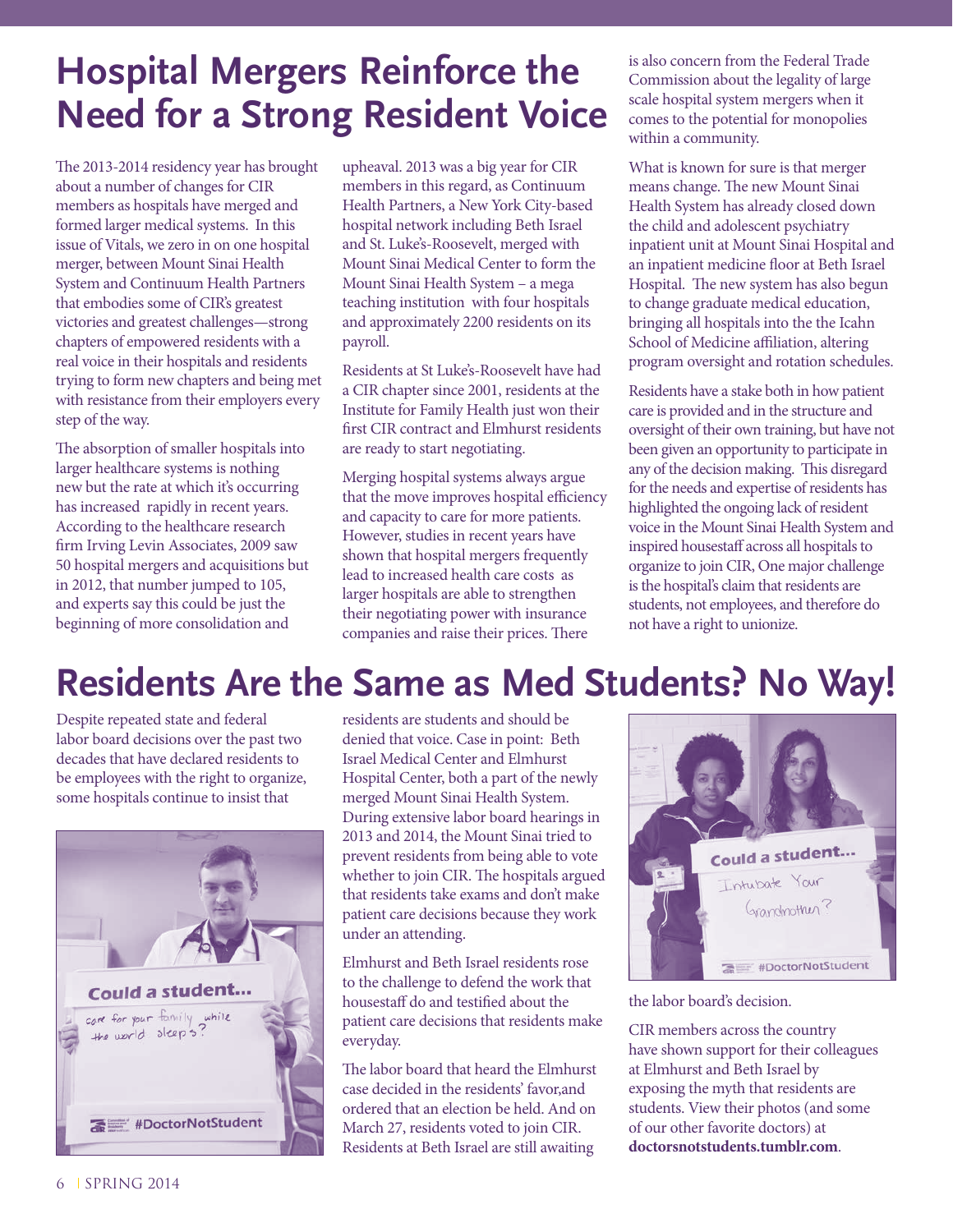## **Mount Sinai Health System Residents Share Hopes and Concerns about Merger**

### Dr. Demetri Blanas, Institute for Family Health



"I'm especially concerned for patients who don't have insurance," says Dr. Demetri Balanas, a family medicine resident

at the Institute for Family Health. "The cost is always a concern. I think that the merger will probably increase costs, but that's just conjecture."

Dr. Blanas, who is finishing his first year at the Institute for Family Health, is cautiously optimistic about what the merger will bring for both his colleagues and the patients they serve. He's hopeful for the new opportunities that working within a larger hospital system may bring despite the ever-present uncertainty, yet remains concerned about issues such as increased negotiating power for the hospital system with insurance companies leading to increased costs for patients.

"In some ways it may be beneficial because there are more training opportunities, more affiliate sites for medical students and residents to go to get training experiences."

It is still unclear exactly how the merger will affect Dr. Blanas's program and his patients, but the optimism remains. "It's exciting to be in a program that is a part of the changes happening in medicine, where there's a greater focus on keeping people healthy."

### Dr. Candrice Heath, St. Luke's- Roosevelt



Dr. Candrice Heath, dermatology chief resident at St. Luke's-Roosevelt, is focusing on the benefits that CIR could bring

to residents at other hospitals in the new Mount Sinai system, particularly in light of how CIR helped the residents at St. Luke's-Roosevelt through the merger.

"Going through the merger, having CIR there has really been vital in the transition not being as painful as it could have been. The infrastructure of CIR really helps us get the institution to divulge more information to us so we can truly understand what is going on, so that we can be part of the process of change and not a group of people that change happens to."

Dr. Heath noted that residents at other facilities are attempting to join CIR in the midst of the merger. "During this process I had a very positive experience with CIR and everything that we stand for and that we do, so it's been very difficult to run into residents from some of the other hospitals who have been mis-educated about CIR. It is my hope that through continuing to educate our colleagues about the benefits of CIR that more of them will be able to recognize it for themselves, as independent thinkers. I hope they decide to reach out to find out more about how CIR can help to shape their residency experience in a more positive way."

## **CIR is on FIRE! Help fan the flames:**

Residents across the country are winning campaigns to join CIR and new members at the UC Irvine Medical Center, the Dignity Health System and Elmhurst Hospital Center are growing our numbers. That means a stronger resident voice, stronger contracts and greater potential to change healthcare for the better!

Many more residents want to join us! Victories are made possible by the power of residents standing together and our would-be members need your support to stay focused on the end goal of an empowered resident community and better patient care.

*Become a member organizer and be a spark for resident empowerment! www.cirseiu.org/memberorganizer.*

### Dr. Olga Leibu, Beth Israel



"Lengths of stay have been emphasized much more at our hospital, which I'm sure is an issue throughout the

healthcare system in general now," says Dr. Olga Leibu, psychiatry resident at Beth Israel, one of the newly merged hospitals in the Mount Sinai system. "This has become very apparent with the Sinai entry.

"There are worries that the emphasis could be more on the financial gain of the healthcare system, rather than improvement in the quality of patient care. In particular, with decreasing length of stay, we are now focused on doing the minimal possible that we can do for patients in order to just move them on in a factory-like way."

While Dr. Leibu notes the concern shared by residents about the stability of their programs, she also recognizes the opportunities. "We are now a part of a big academic institution. We're one system and we will be providing the unique elements of each individual institution to the system as a whole, and hopefully growing and learning from each other. Research opportunities, diverse training options, and more educational value has been a highly emphasized goal of the merger, and will certainly be a plus if it comes to fruition, at least this is the hope."

A strong majority of housestaff signed and filed a petition to join CIR. They recently finished hearings at the labor board to secure their right to vote to unionize. On the effort Dr. Leibu said, "The benefit of having CIR is that, as residents working on the front lines, we can at least have a voice at the table where we aren't just bringing up issues and griping but that the administration is truly listening."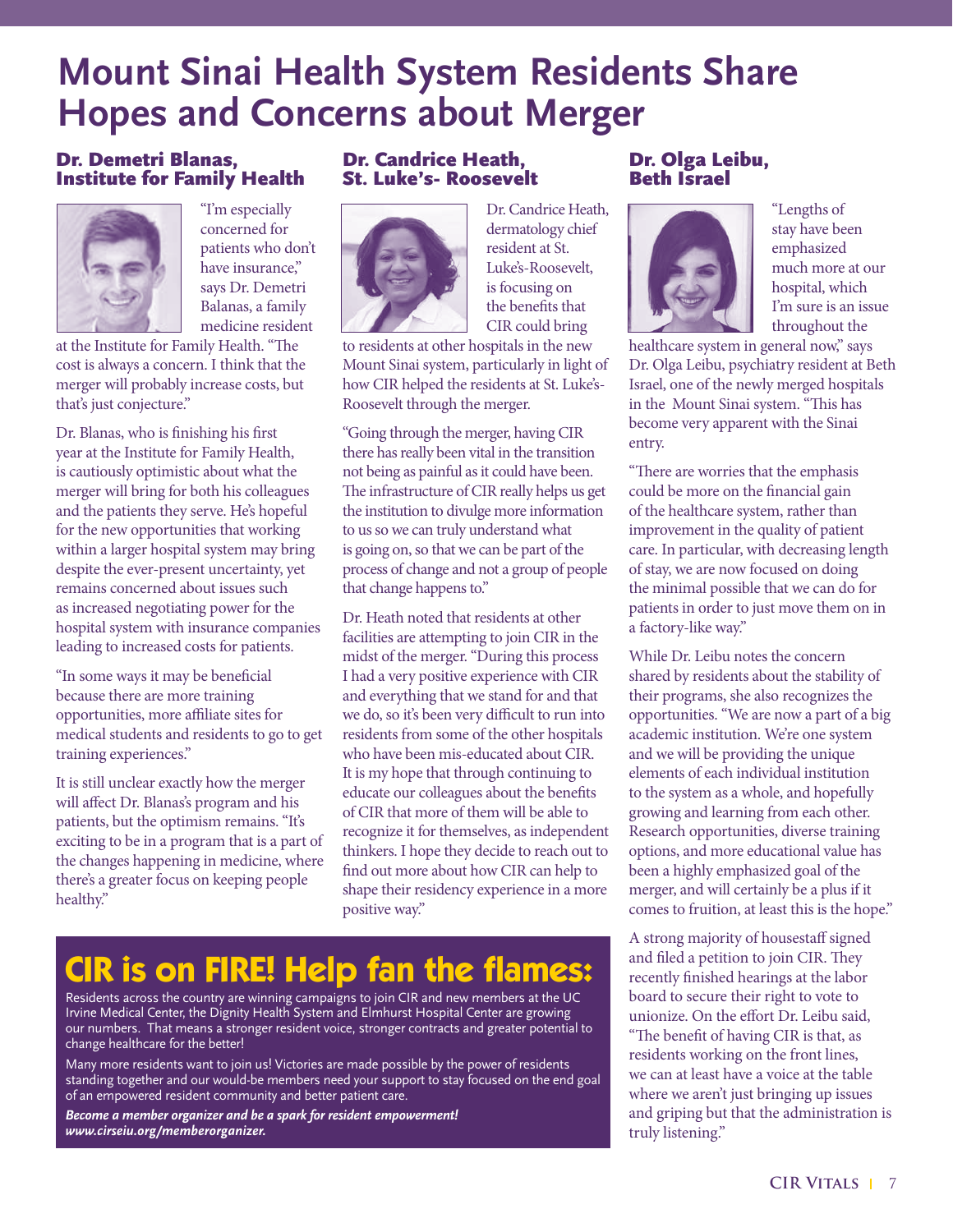



**PERSPECTIVES** BY FLAVIO CASOY, MD AND

## **Patients Lose when Resident Physicians Are Afraid to Unionize**

*Reprinted with permission from KevinMD.com.* 

Just about thirteen percent of the 100,000 plus resident physicians in the US are union members — and many more would choose to join if it weren't for the fierce pressure exerted by some teaching hospitals, chairs and program directors. Although it is illegal to threaten residents with retaliation for expressing their desire to form a union, the law is difficult to enforce. Ought medical educators examine the impact of an atmosphere of intimidation on the positive learning environment that the Accreditation Council on Graduate Medical Education (ACGME) is working so hard to foster? We strongly believe so.

Physicians-in-training are taught that our commitment to patients is sacrosanct and that the ability to provide safe, quality care depends upon trust, honesty and transparency — with our patients and families, colleagues, supervisors, and the

public. They must feel safe to report adverse events or a disruptive supervisor even if that is deeply uncomfortable or puts a fellowship recommendation out of reach.

Physicians are taught that this type of ethical decision-making is required of us as medical professionals. We are granted the privilege of practicing with great autonomy in exchange for demonstrating that commitment to our patients always comes first. Unfortunately, the hidden curriculum in many hospitals teaches submission to hierarchy over ethical conduct and relies on subtle (and not so subtle) pressure not to rock the boat.

To help address this cultural dissonance and to emphasize the importance of patient safety, the ACGME introduced the Clinical Learning Environment Review (CLER) program in 2012. The goal of CLER site visits is to gain knowledge about how clinical sites are supporting the training . . . in the areas of patient safety, health care quality, supervision,

transitions in care, duty hours, fatigue management, and professionalism.

The ACGME understands the critical importance of residents being free to accurately and honestly describe their teaching hospital environment in order to ultimately improve it.

But what if a teaching hospital forcefully delivers another message; a message that residents should not exercise their legal right to form a resident organization and that if they do, there will be serious personal and professional repercussions for those who persist? For example:

- ▶ One orthopedic surgery program director told residents that if they sign a petition to unionize, the ACGME will think there are problems and will not grant extra residency slots to the program — meaning a higher workload for existing residents.
- GME staff has sought to alter or re-interpret the bylaws of an ostensibly resident-run housetaff council after learning that pro-union residents were elected to lead the council.
- Resident leaders at one hospital were even told that if they went through with the union election, their (beloved) program director would be fired.

This pressure creates ethical distress for residents who are forced to choose between their personal values — a desire for the collective representation of their concerns, which they know to be both legitimate and legal — and their continued security and advancement in the profession.

In 2009, ACGME CEO Thomas Nasca wrote in *Academic Medicine* that ACGME recommends that residents have an "institutional form or other mechanism to raise questions about and discuss educational and working conditions.... the standards acknowledge that a resident association (which could be a union) is one way to accomplish this."

The authors went on to emphasize the importance of:

*… the philosophy that one does not train humanistic practitioners by treating residents in anything other than a humanistic fashion. Unrealistic duty hours, inadequate financial support, harassment or intimidation, absence of the opportunity to eat or sleep during prolonged periods of work, and absence of balance between service and education go beyond employment grievances. The ACGME recognizes these as elements of an informal curriculum, one which produces toxic outcomes such as cynicism and the loss of altruism, empathy, and compassion. Regardless of one's specialty choice, these are outcomes that are unacceptable.*

Passions run deep on the subject of resident unions. Some, like Dr. Jordan Cohen, former president of the Association of American Medical Colleges, see unionization as profoundly eroding professionalism, championing self-interest and destroying patients' confidence. They believe that the ACGME is in the best position to address resident concerns.

Others, like Drs. David Sklar, Betty Chang and Benjamin Hoffman, medical educators at the University of New Mexico, have observed that resident unions can provide a welcome and unified voice that encourages inter-specialty communication, resident engagement in quality improvement and service to the community.

These differing perspectives will undoubtedly persist, but everyone – on either side of the argument — should agree on one thing: both the law and the integrity of the clinical learning environment require that residents be able to make up their own minds – free of threats and intimidation about whether or not to join a union.

*Flávio Casoy is a psychiatry fellow and Joanne Suh is a family medicine resident. Together, they are board members of the Committee of Interns and Residents/SEIU Healthcare.*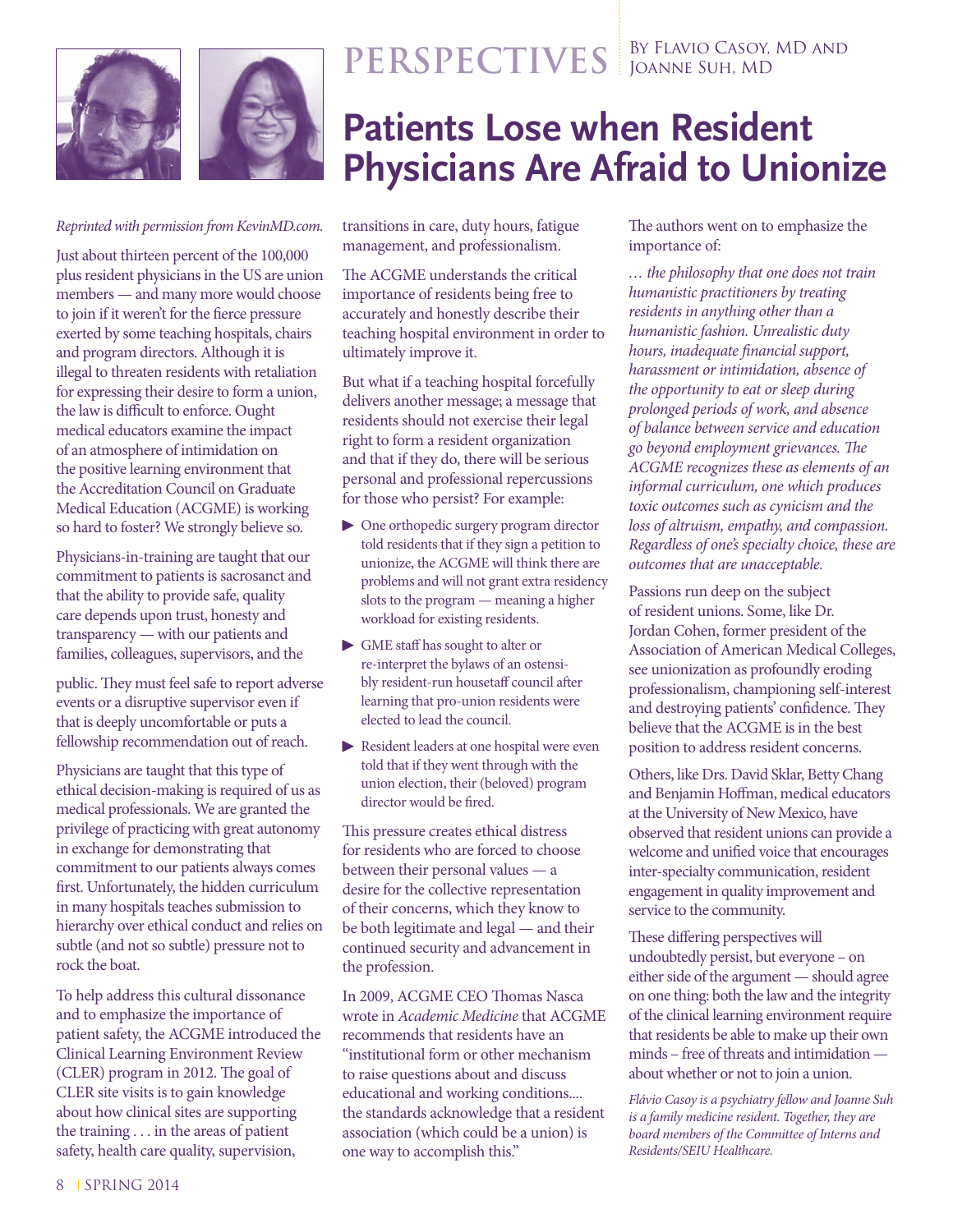

### SPOTLIGHT ON KATE MCCALMONT, UNM

## **CIR New Mexico Gets Technical to Reach The Uninsured**

*Some 170,000 New Mexicans are newly eligible for Medicaid, and many more will benefit under the Affordable Care Act. To provide the public with reliable information and get the newly eligible to sign up in the state's health insurance exchange, CIR delegate Dr. Kate McCalmont teamed up with other professionals at the University of New Mexico to create a mobile app called Get Covered NM. By downloading the app, residents, clinicians and community health workers can easily access accurate information about the new law written in plain language. The app also helps people navigate rules about eligibility and how to obtain coverage. Dr. McCalmont's innovative approach to get New Mexicans covered has generated a lot of attention, with stories appearing on Albuquerque's NPR and ABC News stations, and an interview with AAMC's Wing of Zock /. We sat down with McCalmont to understand why she developed this tool.*

#### Where did you get the idea to do this?

My colleague Erin Corriveau and I got the idea last spring to help prepare for the rollout of the ACA. We discussed how we could help get people enrolled, and heard about community health workers using iPads to educate residents about the ACA. We thought if they could do it using iPads why not make a mobile app for the general public?

#### How did you turn your idea into a reality?

We initially tried to build an app that could actually enroll people, but hit a lot of red tape. The next best thing was to create a mobile app that could be used to educate patients and the general public about the intricacies of the ACA. We thought if people understood how to enroll, they would.

Erin identified someone at UNM's business school who could help us build the app, and the NM Center on Law and Poverty also got involved. They reviewed the app and made sure it passed all the legal tape it needed to. They also made sure our language matched that of the new laws and that it could be understood by the general public.

#### Do you know if it's being used?

It's been very exciting to see the response. *Get Covered NM* has been downloaded

hundreds of times. We think people are really finding it useful.

#### How have you gotten the word out?

We have been holding enrollment fairs at UNM so patients can learn more about the new health insurance exchange and learn how to get covered. At the fairs we promote *Get Covered NM* and help patients and their families download it.

As part of the wider effort to educate patients about health reform, we also developed 'ACA Badges' for UNM doctors. The badges display some basic enrollment information and tell patients to download the app to learn more. University doctors are wearing the badges and the UNM community as a whole has been very supportive of our endeavor.

#### What role have medical residents played in spearheading this effort?

Residents thought of the idea, designed it, built it, volunteered their time, organized enrollment events and continue to promote the use of the app. We have built this from the ground up without any funding.

We are doing this because we want to make sure the patients we treat have the resources they need to get enrolled and be protected from the cost of an illness. I work 60-80 hours a week, so this has really been a passion project of mine from the beginning.



#### Given NM's high rate of uninsured, do you as a medical professional feel it's your responsibility to be doing this?

Yes, absolutely. I support the ACA and if we want people to get health insurance we need to take a stand. Physicians need to take responsibility and make sure they are helping patients navigate the new system.

#### What are your ultimate goals for this project?

Eventually I would love to see this used across the state and help the younger, healthier population enroll in the exchange. For the state exchange to succeed, healthy people need to be paying into the system. This allows the older, sicker patients to use it and take advantage of its resources.

I would also like to see community health workers use *Get Covered NM* when they are working with the state's more rural, underserved populations who often have low literacy rates.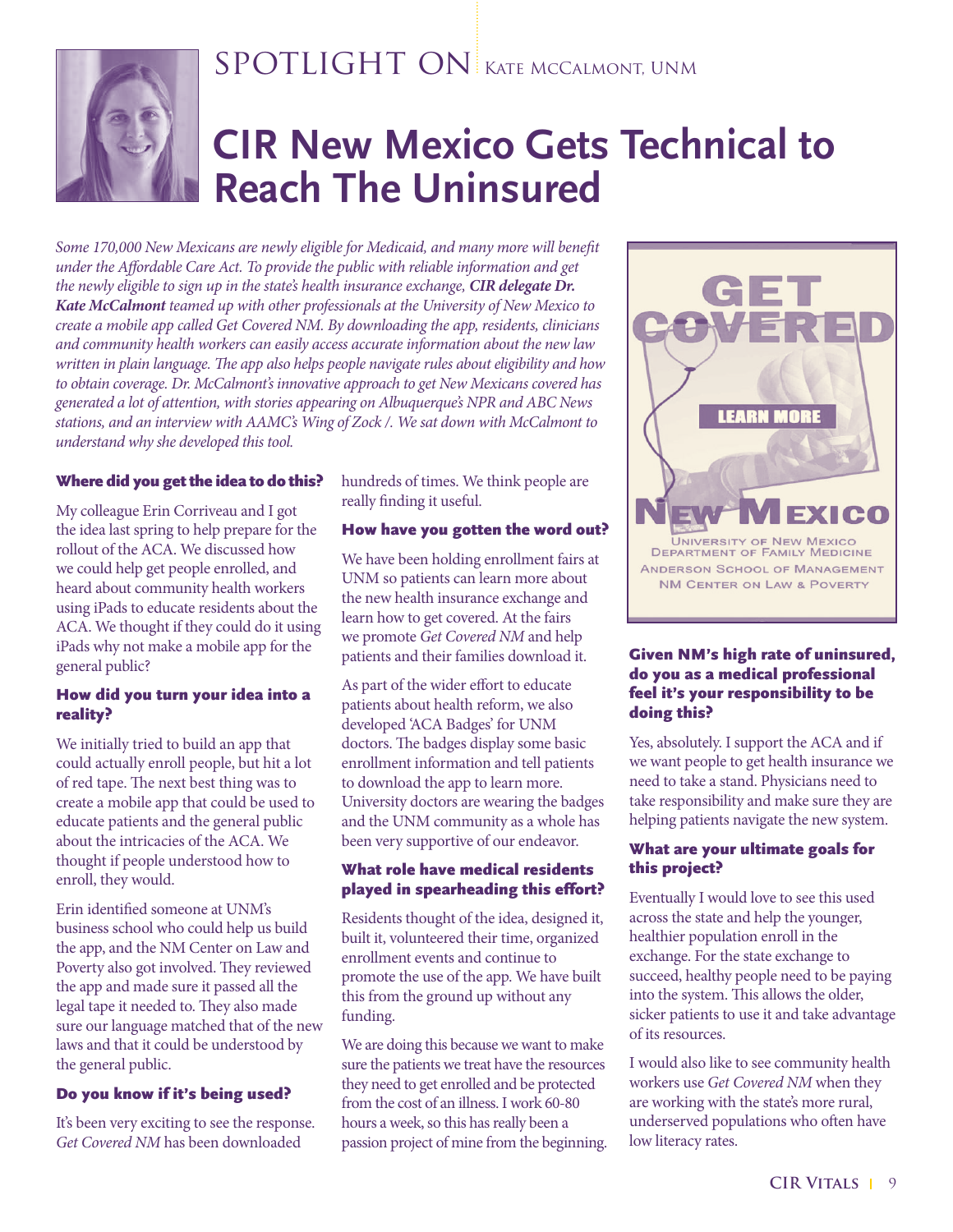

As frontline care givers, resident physicians are in a unique position to identify – and correct – unsafe and inefficient practices that lead to less than optimal care, drive up healthcare costs and, in some cases, result in tragic and preventable medical errors.

In the past year, the CIR Policy and Education Initiative (CIR PEI) has sponsored three What's Your QI IQ? conferences, attracting residents and faculty throughout the New York area.

"As physicians on the frontline, we know our patients and we want the best for them. That's why we're leading quality improvement and patient safety endeavors in our hospitals," said Dr. David Eshak, an internal medicine resident at Jacobi Medical Center in the Bronx and a CIR regional vice president.

### How to be Scholarly in Quality Improvement: November 23, 2013

Co-sponsored by the Albert Einstein College of Medicine, the first conference in the series focused on publishing QI projects and attracted more than 120 attendees. Dr. Greg Ogrinc of Dartmouth Medical School led a hands-on workshop on how to plan conduct and publish QI projects using the SQUIRE (Standards for Quality Improvement reporting Excellence) Guidelines. Dr. Karyn Baum, from the University of Minnesota, focused on where and how to get published including how to build a career in QI.

Unlike other types of research, Dr. Ogrinc pointed out, "QI is not the same as drugs, tests, clinical procedures. [It] is performance change, driven by experiential learning, is contextdependent and problems can occur at various organization levels." Residents especially experience challenges

### Innovations **& Initiatives**

## **What's Your QI IQ? Residents Revolutionizing Medicine**

in conducting their research and finding opportunities for publishing. Rejection, rewriting, working as a team, communication and developing a plan for publication are all keys to successfully getting published during residency. Dr. Baum's tips on finding out where and how to get published include:

- ▶ Attending QI meetings/conferences (such as AAMC Integrating Quality, Academy of Healthcare Improvement)
- ▶ Paying attention to departmental/ specialty conferences focused on research
- $\blacktriangleright$  Familiarizing yourself with journals that publish QI
- $\blacktriangleright$  Using your published posters as a springboard
- **Examiliarizing yourself with journal** submission guidelines

### How to Provide Cost Conscious Care: January 18, 2014

The Costs of Care team, ABIM Foundation, Albert Einstein College of Medicine, and CIR PEI teamed up for an exciting training focused on providing cost-effective care to patients. To open the conference, Daniel Wolfson of the ABIM foundation asked the room of more than 100 residents and faculty to stand if they had seen a patient harmed by unnecessary care; only one person in the room remained seated.

Mr. Wolfson suggested that when it comes to tests, attendings should ask their residents, "Why do you need this test?" as opposed to asking "why didn't you take these tests?" Of the \$700 billion a year wasted on healthcare in the U.S., unnecessary treatment accounts for about 30 percent of that cost—or \$200 billion.

The Costs of Care team highlighted the importance of understanding the impacts of cost on patients and how financial difficulties are often mistaken for "patient non-compliance." Dr. Vineet Arora, Director of Education, Costs of Care, and an expert in clinical behavioral change, suggested that simply asking patients if they have difficulty paying for their medications is a simple way to determine a course of action in treatment. The team included several tools for practicing medicine with more value. Cost-saving strategies included:

### GOT MeDS?

- <sup>¼</sup> Generics (prescribing generic drugs when available)
- $\triangleright$  Ordering medications in bulk
- $\blacktriangleright$  Therapeutic alternatives (whenever possible such as yoga instead of physical therapy)
- Medication Review (to ensure all medications are actually necessary)
- Discount drugs
- $\blacktriangleright$  Splitting pills (consumer report has created a list on medications that are safe to split)

The Costs of Care team also provided participants with the "COST" tool to help physicians determine barriers in their home institutions in order to begin to change the culture of their programs to include more cost-consciousness.

The final workshop in the series will take place on April 26. *How to be a Lead Agent of Change: From Bedside to Transformative Care* will teach caregivers effective communications skill to overcome the barriers to patient safety and transparency. For more information visit **bit.ly/QIIQ426**.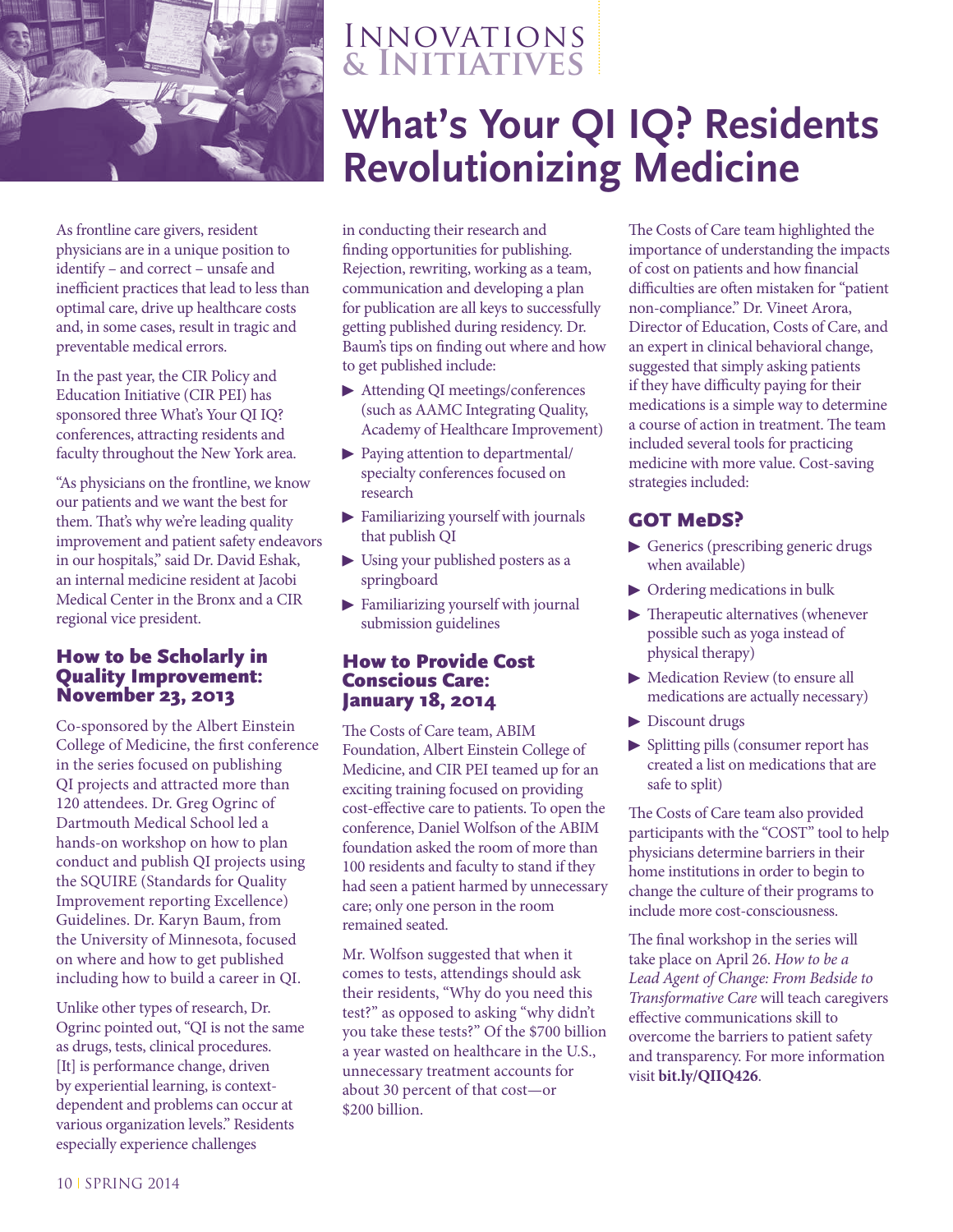## **ACGME Selects Bronx Family Health Challenge Poster at Annual Conference**

The CIR Healthy Bronx Initiative received national attention in March, when a poster on the Family Health Challenge was presented at the ACGME's annual educational conference in Maryland

Three years ago, CIR members from various Bronx hospitals launched the Healthy Bronx Initiative (HBI) to address health disparities in the borough they served. Since then, residents from across the city of New York have participated in the program—one which takes physicians out of the hospitals directly into the community to teach 7-11-year-olds about nutrition, exercise and environmental health.

Thirty nine resident physicians participated in the Family Health Challenge in 2013. Faculty from the Albert Einstein College of Medicine and staff from CIR also worked to implement the 8-week course for school children on weekly topics such as choosing water over surgary drinks, eating fruits and vegetables and daily exercise.

Dr. Camille Rodriguez, a CIR member with a background in education and one of the authors of the poster, said, "Usually having a new face [in the



Dr. Camille Rodriguez with her poster at the at the Feb. 28 ACGME conference, flanked by CIR staff.

classroom] kids get excited—and they were—but they were also open to the information and we definitely developed a relationship over the four weeks that I was there. They were expecting to see a doctor every Tuesday in the classroom and that was exciting for them."

To determine the impact that the Challenge had on participating residents, the team developed and administered a web-based KAP survey at the end of the year, focusing on residents' knowledge of the social and environmental



determinants of health and the empowerment of resident physicians in addressing health disparities.

The data from the project revealed that an overwhelming majority of residents felt that the program shed light on health disparities and provided more knowledge about becoming a peer health educator in addition to providing care to their patients.

When the program started three years ago, the HBI team didn't expect to create a poster of the project but CIR Quality Improvement Coordinator Vivian Fernandez saw a unique opportunity in submitting to the ACGME. With over 60 poster presentations, the "Physicians as Community Health Educators" was the only poster highlighting a community health project. "It shows they want to promote work outside of our hospitals that address health disparities," said Alyssa Ruiz, Coordinator of Healthy Bronx.

 "Practicing medicine in a way that takes health disparities and societal causes into consideration is the future of medicine," said Marah Ramirez, HBI team member.

For more information on the Healthy Bronx Initiative visit **www.healthybronx.org**